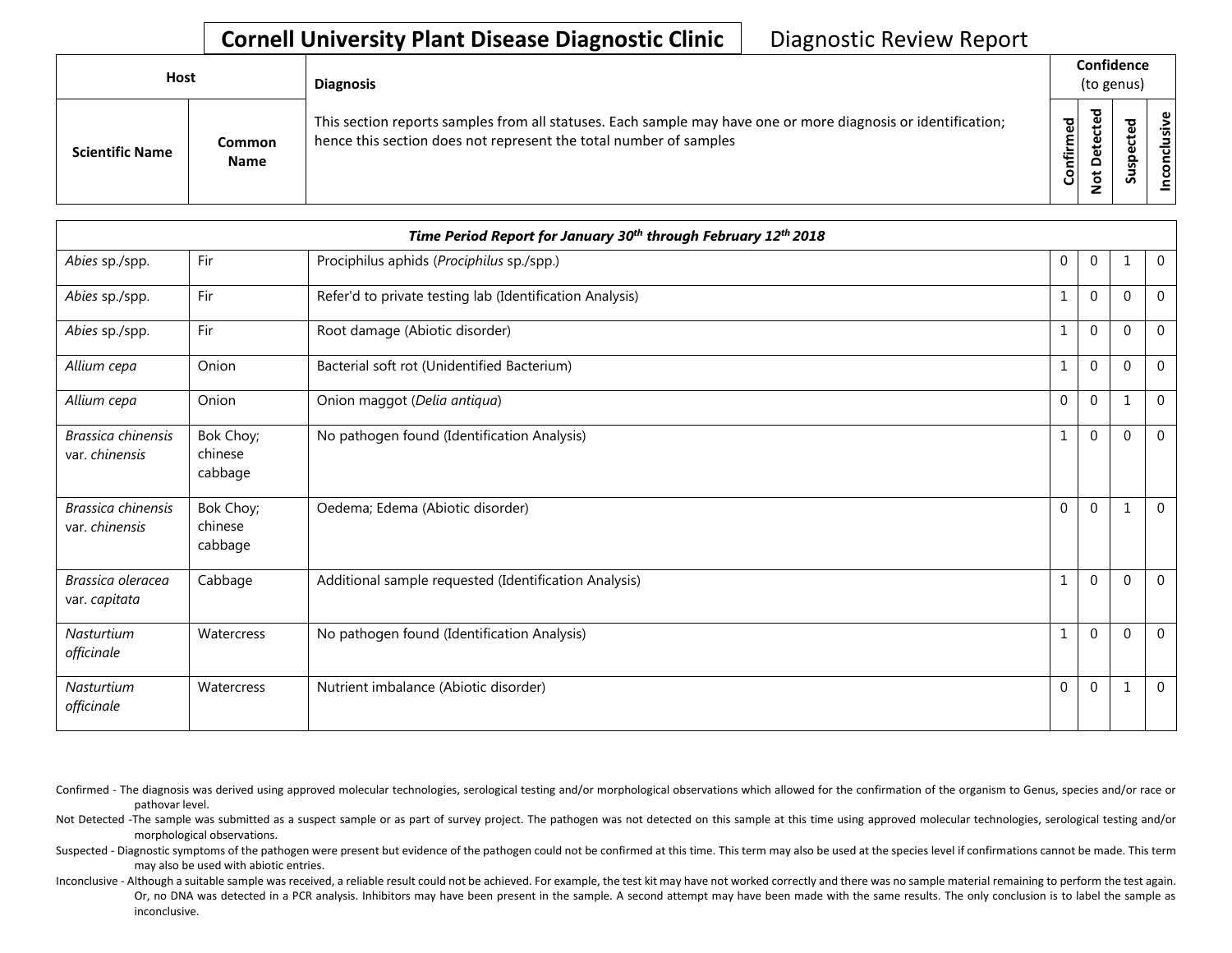## **Cornell University Plant Disease Diagnostic Clinic** | Diagnostic Review Report

| <b>Host</b>            |                       | <b>Diagnosis</b>                                                                                                                                                                   |                 |                                                  | Confidence<br>(to genus) |                          |
|------------------------|-----------------------|------------------------------------------------------------------------------------------------------------------------------------------------------------------------------------|-----------------|--------------------------------------------------|--------------------------|--------------------------|
| <b>Scientific Name</b> | Common<br><b>Name</b> | This section reports samples from all statuses. Each sample may have one or more diagnosis or identification;<br>hence this section does not represent the total number of samples | 꾕<br>Ĕ<br>Confi | ಕ<br>ω<br>ىد<br>ن<br>ω<br>پ<br>َف<br>۵<br>ŏ<br>ے | ∾<br>S                   | $\mathbf{\omega}$<br>siy |

| Nasturtium<br>officinale | Watercress             | Unknown abiotic disorder (Abiotic disorder)                           | 0              | $\Omega$ | 1            | $\mathbf{0}$   |
|--------------------------|------------------------|-----------------------------------------------------------------------|----------------|----------|--------------|----------------|
| Pinus<br>thunbergiana    | Japanese Black<br>pine | Non-pathogenic; Saprophyte (Secondary Agents; Saprophytes; Unspecif.) | 1              | $\Omega$ | $\Omega$     | $\mathbf 0$    |
| Pinus<br>thunbergiana    | Japanese Black<br>pine | Root damage (Abiotic disorder)                                        | $\Omega$       | $\Omega$ | 1            | $\mathbf{0}$   |
| Pinus<br>thunbergiana    | Japanese Black<br>pine | Winter injury (Abiotic disorder)                                      | $\Omega$       | $\Omega$ | $\mathbf 1$  | $\Omega$       |
| Platanus x<br>acerifolia | London<br>Planetree    | Branch canker; Massaria (Splanchnonema platani)                       | 3              | $\Omega$ | $\Omega$     | $\Omega$       |
| Platanus x<br>acerifolia | London<br>Planetree    | Unspecified pathology (Hapalocystis sp./spp.)                         | 3              | $\Omega$ | $\Omega$     | $\Omega$       |
| Solanum<br>tuberosum     | Potato                 | Insect damage (Unidentified Insect)                                   | $\overline{0}$ | $\Omega$ | 1            | $\overline{0}$ |
| Solanum<br>tuberosum     | Potato                 | Potato canker and black scurf (Rhizoctonia solani)                    | 1              | $\Omega$ | $\Omega$     | $\Omega$       |
| Solanum<br>tuberosum     | Potato                 | Potato common scab (Streptomyces scabies)                             | $\Omega$       | $\Omega$ | $\mathbf{1}$ | $\Omega$       |
| Solanum<br>tuberosum     | Potato                 | Potato powdery scab (Spongospora subterranea)                         | 0              | 1        | $\mathbf 0$  | $\overline{0}$ |

Confirmed - The diagnosis was derived using approved molecular technologies, serological testing and/or morphological observations which allowed for the confirmation of the organism to Genus, species and/or race or pathovar level.

Not Detected -The sample was submitted as a suspect sample or as part of survey project. The pathogen was not detected on this sample at this time using approved molecular technologies, serological testing and/or morphological observations.

Suspected - Diagnostic symptoms of the pathogen were present but evidence of the pathogen could not be confirmed at this time. This term may also be used at the species level if confirmations cannot be made. This term may also be used with abiotic entries.

Inconclusive - Although a suitable sample was received, a reliable result could not be achieved. For example, the test kit may have not worked correctly and there was no sample material remaining to perform the test again. Or, no DNA was detected in a PCR analysis. Inhibitors may have been present in the sample. A second attempt may have been made with the same results. The only conclusion is to label the sample as inconclusive.